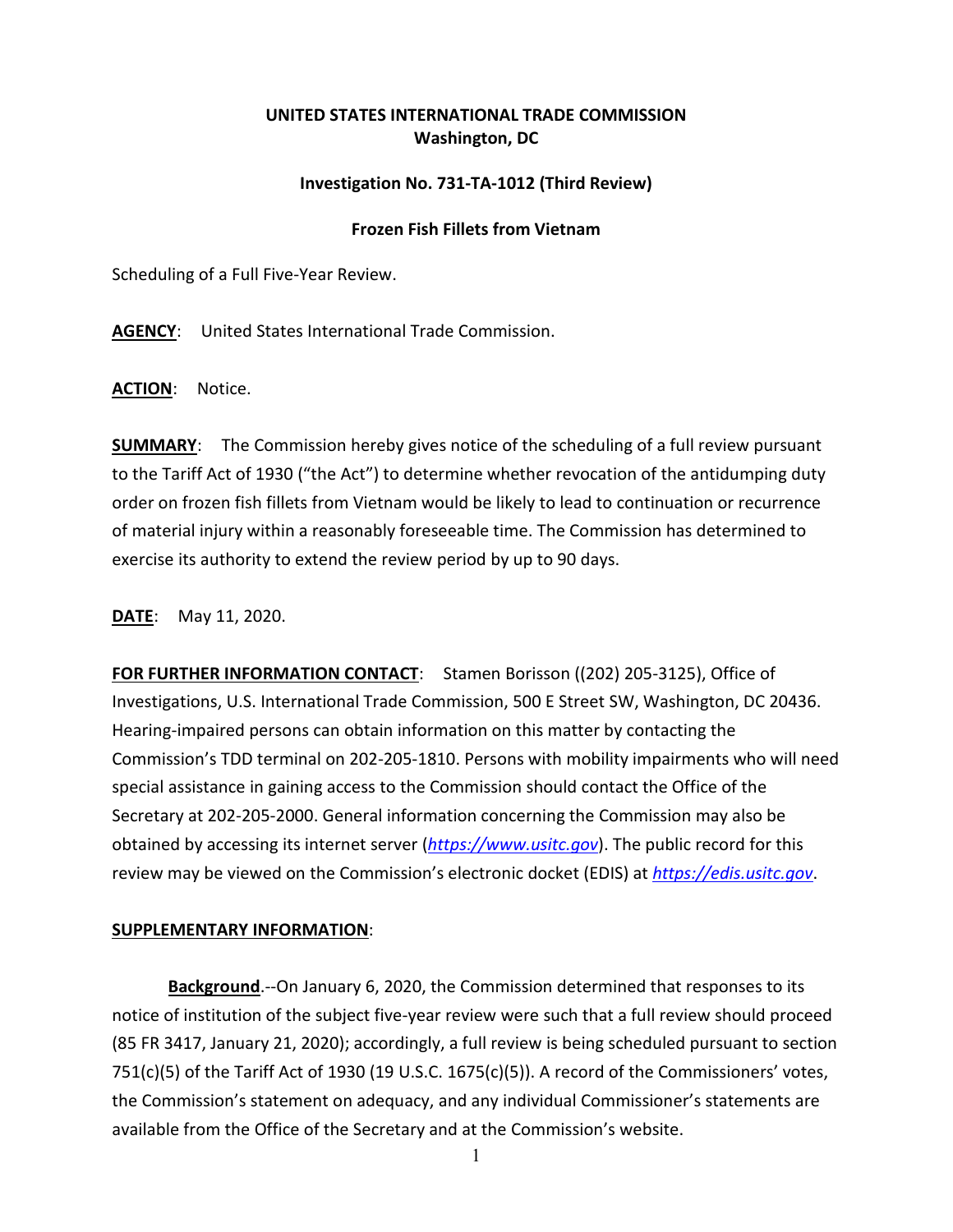**Participation in the review and public service list**.--Persons, including industrial users of the subject merchandise and, if the merchandise is sold at the retail level, representative consumer organizations, wishing to participate in this review as parties must file an entry of appearance with the Secretary to the Commission, as provided in section 201.11 of the Commission's rules, by 45 days after publication of this notice. A party that filed a notice of appearance following publication of the Commission's notice of institution of the review need not file an additional notice of appearance. The Secretary will maintain a public service list containing the names and addresses of all persons, or their representatives, who are parties to the review.

For further information concerning the conduct of this review and rules of general application, consult the Commission's Rules of Practice and Procedure, part 201, subparts A and B (19 CFR part 201), and part 207, subparts A, D, E, and F (19 CFR part 207).

Please note the Secretary's Office will accept only electronic filings at this time. Filings must be made through the Commission's Electronic Document Information System (EDIS, [https://edis.usitc.gov\)](https://edis.usitc.gov/). No in-person paper-based filings or paper copies of any electronic filings will be accepted until further notice.

**Limited disclosure of business proprietary information (BPI) under an administrative protective order (APO) and BPI service list**.--Pursuant to section 207.7(a) of the Commission's rules, the Secretary will make BPI gathered in this review available to authorized applicants under the APO issued in the review, provided that the application is made by 45 days after publication of this notice. Authorized applicants must represent interested parties, as defined by 19 U.S.C. 1677(9), who are parties to the review. A party granted access to BPI following publication of the Commission's notice of institution of the review need not reapply for such access. A separate service list will be maintained by the Secretary for those parties authorized to receive BPI under the APO.

**Staff report**.--The prehearing staff report in the review will be placed in the nonpublic record on August 24, 2020, and a public version will be issued thereafter, pursuant to section 207.64 of the Commission's rules.

**Hearing**.--The Commission will hold a hearing in connection with the review beginning at 9:30 a.m. on Tuesday, September 15, 2020, at the U.S. International Trade Commission Building. Requests to appear at the hearing should be filed in writing with the Secretary to the Commission on or before September 4, 2020. A nonparty who has testimony that may aid the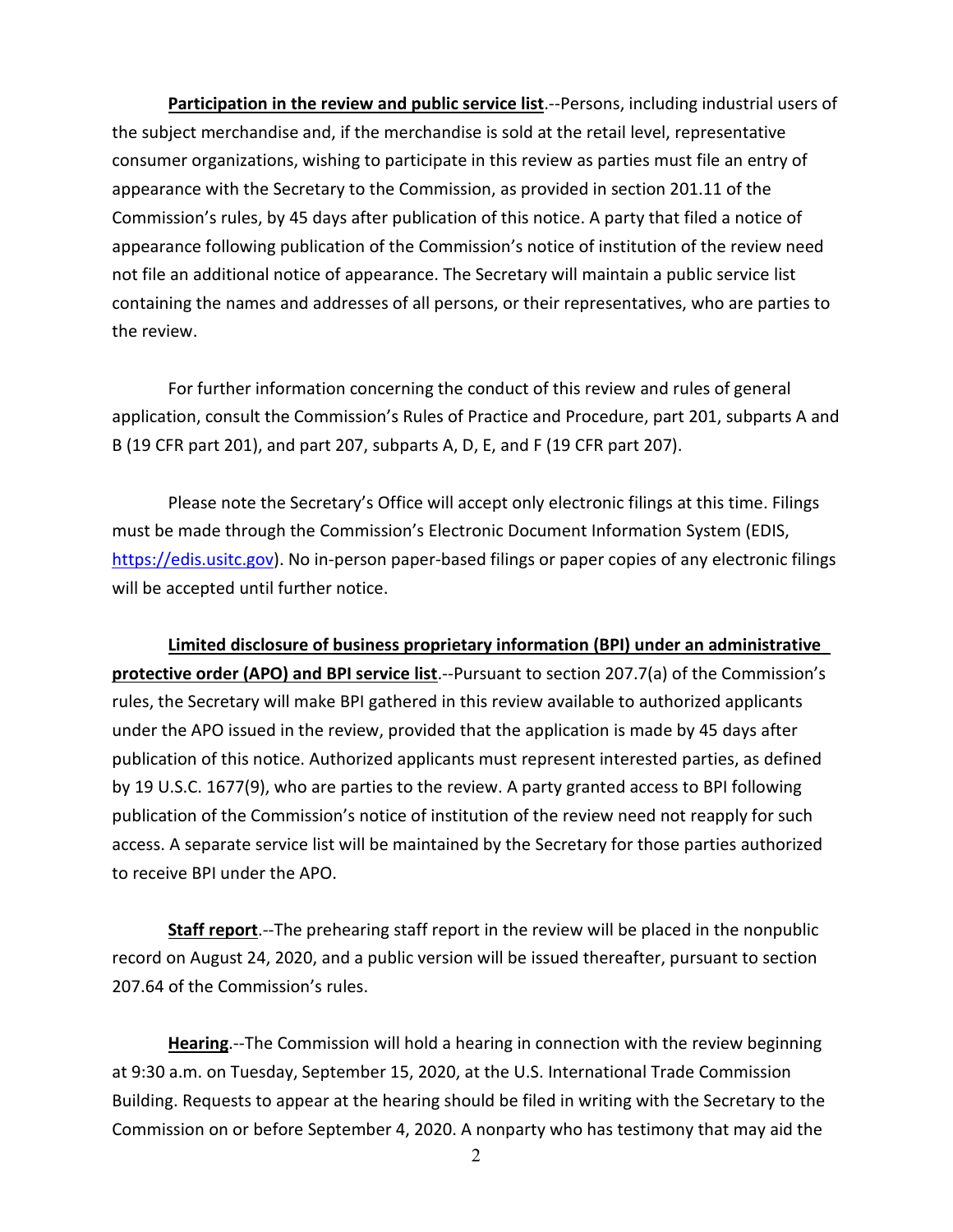Commission's deliberations may request permission to present a short statement at the hearing. All parties and nonparties desiring to appear at the hearing and make oral presentations should participate in a prehearing conference to be held on September 9, 2020, at the U.S. International Trade Commission Building, if deemed necessary. Oral testimony and written materials to be submitted at the public hearing are governed by sections 201.6(b)(2), 201.13(f), 207.24, and 207.66 of the Commission's rules. Parties must submit any request to present a portion of their hearing testimony **in camera** no later than 7 business days prior to the date of the hearing.

**Written submissions**.--Each party to the review may submit a prehearing brief to the Commission. Prehearing briefs must conform with the provisions of section 207.65 of the Commission's rules; the deadline for filing is September 2, 2020. Parties may also file written testimony in connection with their presentation at the hearing, as provided in section 207.24 of the Commission's rules, and posthearing briefs, which must conform with the provisions of section 207.67 of the Commission's rules. The deadline for filing posthearing briefs is September 22, 2020. In addition, any person who has not entered an appearance as a party to the review may submit a written statement of information pertinent to the subject of the review on or before September 22, 2020. On October 20, 2020, the Commission will make available to parties all information on which they have not had an opportunity to comment. Parties may submit final comments on this information on or before October 22, 2020, but such final comments must not contain new factual information and must otherwise comply with section 207.68 of the Commission's rules. All written submissions must conform with the provisions of section 201.8 of the Commission's rules; any submissions that contain BPI must also conform with the requirements of sections 201.6, 207.3, and 207.7 of the Commission's rules. The Commission's *Handbook on Filing Procedures*, available on the Commission's website at [https://www.usitc.gov/documents/handbook\\_on\\_filing\\_procedures.pdf,](https://www.usitc.gov/documents/handbook_on_filing_procedures.pdf) elaborates upon the Commission's procedures with respect to filings.

Additional written submissions to the Commission, including requests pursuant to section 201.12 of the Commission's rules, shall not be accepted unless good cause is shown for accepting such submissions, or unless the submission is pursuant to a specific request by a Commissioner or Commission staff.

In accordance with sections 201.16(c) and 207.3 of the Commission's rules, each document filed by a party to the review must be served on all other parties to the review (as identified by either the public or BPI service list), and a certificate of service must be timely filed. The Secretary will not accept a document for filing without a certificate of service.